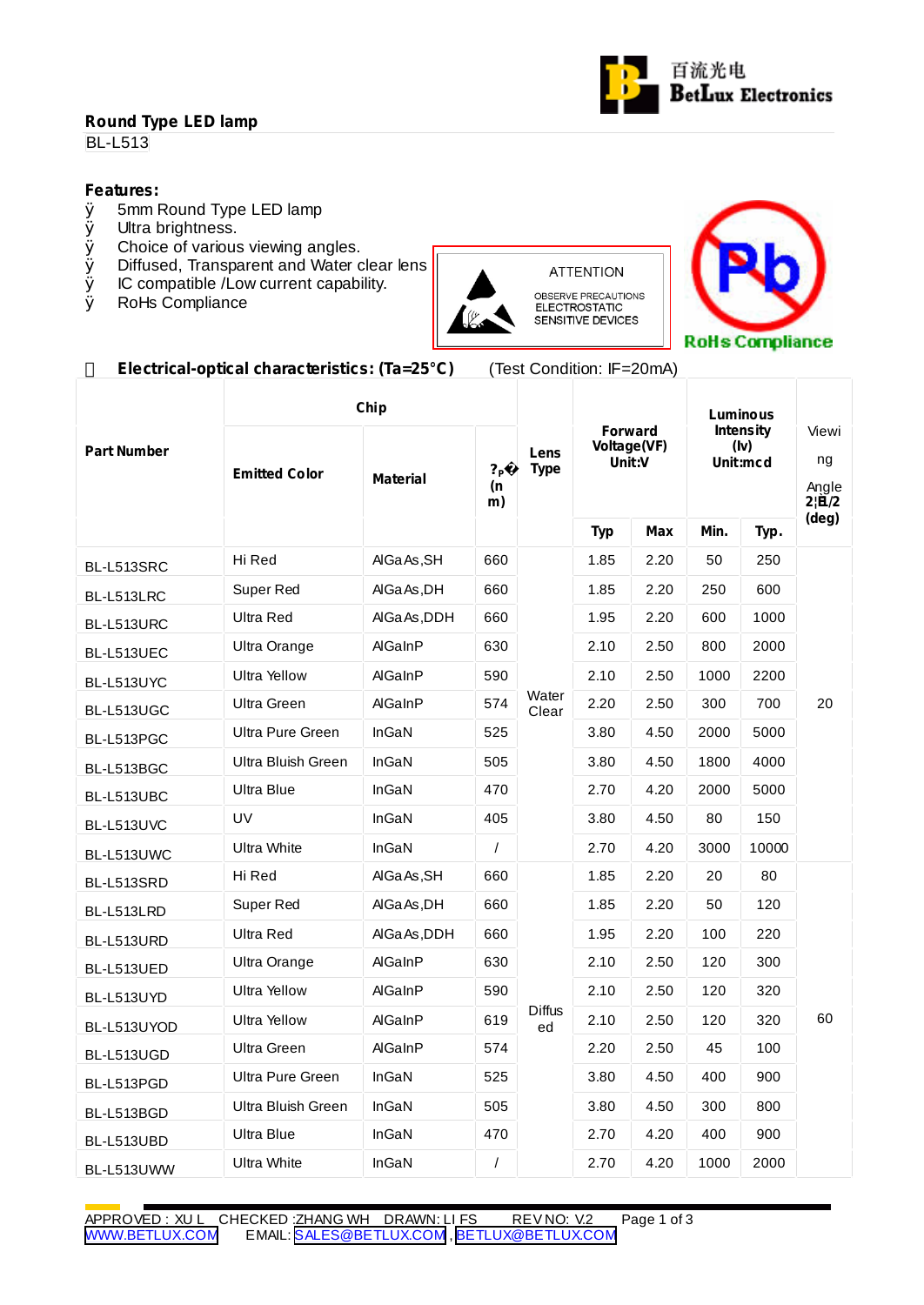

## **Round Type LED lamp**

**BL-L513** 

# **Absolute maximum ratings (Ta=25°C)**

| Parameter                                                                                                                       | SR             | LR  | JR  | UE  | UY  | UG           | PG  | <b>BG</b> | B   | UB  | UV  | W   | nit |
|---------------------------------------------------------------------------------------------------------------------------------|----------------|-----|-----|-----|-----|--------------|-----|-----------|-----|-----|-----|-----|-----|
| <b>Forward Current</b><br>-le                                                                                                   |                | 25  | 25  | 30  | 30  | 30           | 30  | 30        | 30  | 30  | 30  | 30  | mA  |
| Power Dissipation P <sub>d</sub>                                                                                                |                | 60  | 60  | 65  | 65  | 75           | 110 | 110       | 120 | 120 | 120 | 120 | mW  |
| Reverse Voltage V <sub>R</sub>                                                                                                  |                | 5   | 5   | 5   | 5   | 5            | 5   | 5         | 5   | 5   | 5   | 5   |     |
| Peak Forward Current I <sub>PF</sub><br>(Duty 1/10 @1KHZ)                                                                       | 150            | 150 | 150 | 150 | 150 | 150          | 150 | 100       | 100 | 100 | 100 | 100 | mA  |
| Operation Temperature T <sub>OPR</sub>                                                                                          | $-40$ to $+80$ |     |     |     |     |              |     |           |     |     |     |     | °C  |
| $-40$ to $+85$<br>Storage Temperature $T_{\text{STG}}$                                                                          |                |     |     |     |     | $^{\circ}$ C |     |           |     |     |     |     |     |
| <b>Lead Soldering Temperature</b><br>Max.260 $\pm$ 5°C for 3 sec Max.<br><b>TSOL</b><br>(1.6mm from the base of the epoxy bulb) |                |     |     |     |     |              |     | °C        |     |     |     |     |     |

#### **Package configuration & Internal circuit diagram**



#### Notes:

- 1. All dimensions are in millimeters (inches)
- 2. Tolerance is ±0.25(0.01") unless otherwise noted.
- 3. Specifications are subject to change without notice.